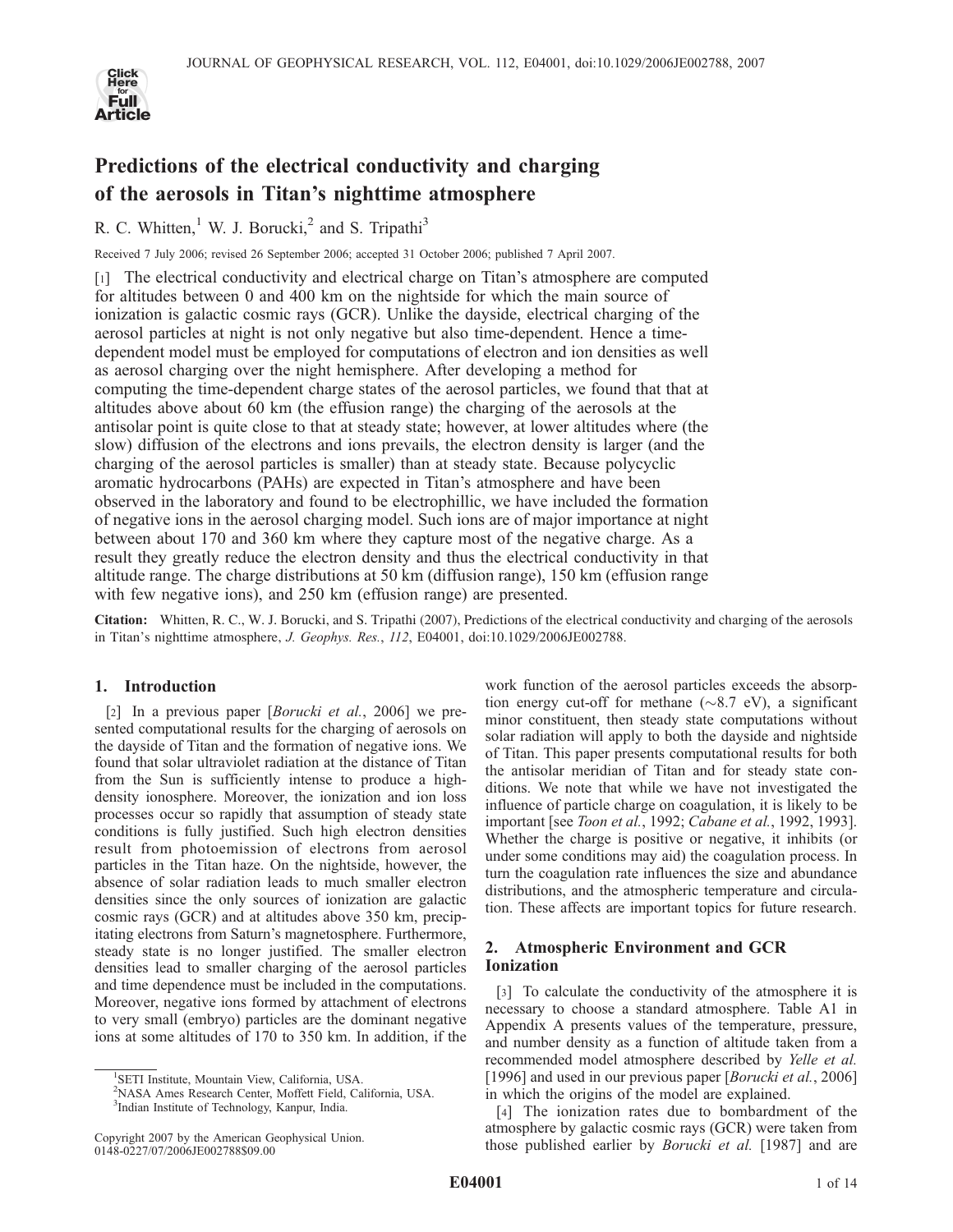

Figure 1. Ionization rate from galactic cosmic rays and from precipitating electrons as a function of altitude.

similar to those of *Molina-Cuberos et al.* [2000]. The ionization model for GCR is an adaptation of a model developed for Earth by O'Brien [1971, 1972, 1975a, 1975b].The contribution to ionization from precipitating particles from the Saturnian magnetosphere [Krimingis et al., 1983; Vogt et al., 1981] was included as described by Borucki et al. [1987]. Figure 1 shows the computed ionization rate versus altitude caused by energetic particles.

#### 3. Aerosol Abundance

[5] In an earlier paper [*Borucki et al.*, 2006] we discussed the distribution of aerosols in the Titan atmosphere which is supported by spacecraft observations. Size information was derived from the data obtained from the Voyager photopolarimeter observations [West et al., 1983]. Voyager highphase-angle images [Rages et al., 1983] and photometry and polarimetry measurements from Pioneer 11 [Tomasko and Smith, 1982]. Analysis of Voyager 2 images by Rages and Pollack [1983] indicate that between 220 km and 350 km the aerosol particles have radii near 0.3 microns and have number densities that range from about  $2 \times 10^5$ particles m<sup>-3</sup> at 350 km to 2  $\times$  10<sup>6</sup> particles m<sup>-3</sup> near 220 km. Because spacecraft measurements have not adequately determined the aerosol size distributions, shapes, abundances, or their variation with altitude above 120 km, the results of the theoretical model by *Toon et al.* [1992] are used to estimate these quantities.

[6] This model simulates the physics of production, growth and transport of the aerosol particles and is consistent with the spacecraft measurements. The particle size and number density data obtained from Barth and Toon [2003] were contained in 31 size bins. To facilitate the electrical charging computations the largest 31 bins were sorted into five size bins using the method discussed in section 5.2 of Borucki et al. [2006]. The approximate particle radii for each bin are presented in Table 1. We also include the estimated radius of the very small polycyclic aromatic hydrocarbon (PAH) particles. PAHs are expected in Titan's atmosphere. They have been observed in the laboratory and found to be electrophillic. Thus because they are small enough to be mobile, yet large enough to have many degrees of freedom for dissipation of the energy of attachment, we include them as negative ions. The PAHs are the smallest particle in the aerosol model developed by Barth and Toon [2003].

[7] Figure 2 shows the model aerosol size distributions as a function of altitude for several size bins. As expected, the smaller sizes are prevalent at the higher altitudes while the larger sizes are found mainly at lower altitudes. Maxima in abundances for the three largest size bins occur in the 50 to 120 km altitude range; i.e., at altitudes that the Huygens Atmosphere Structure Instrument (HASI) sampled. The very small polycyclic aromatic hydrocarbons (PAHs) are also

Table 1. Bin Number Versus Mean Particle Size

| <b>Bin Number</b> | Approximate Mean Particle<br>Diameter, microns |
|-------------------|------------------------------------------------|
|                   | 0.2                                            |
|                   | 0.1                                            |
|                   | 0.05                                           |
|                   | 0.025                                          |
|                   | 0.013                                          |
| <b>PAH</b>        | $3 \times 10^{-4}$                             |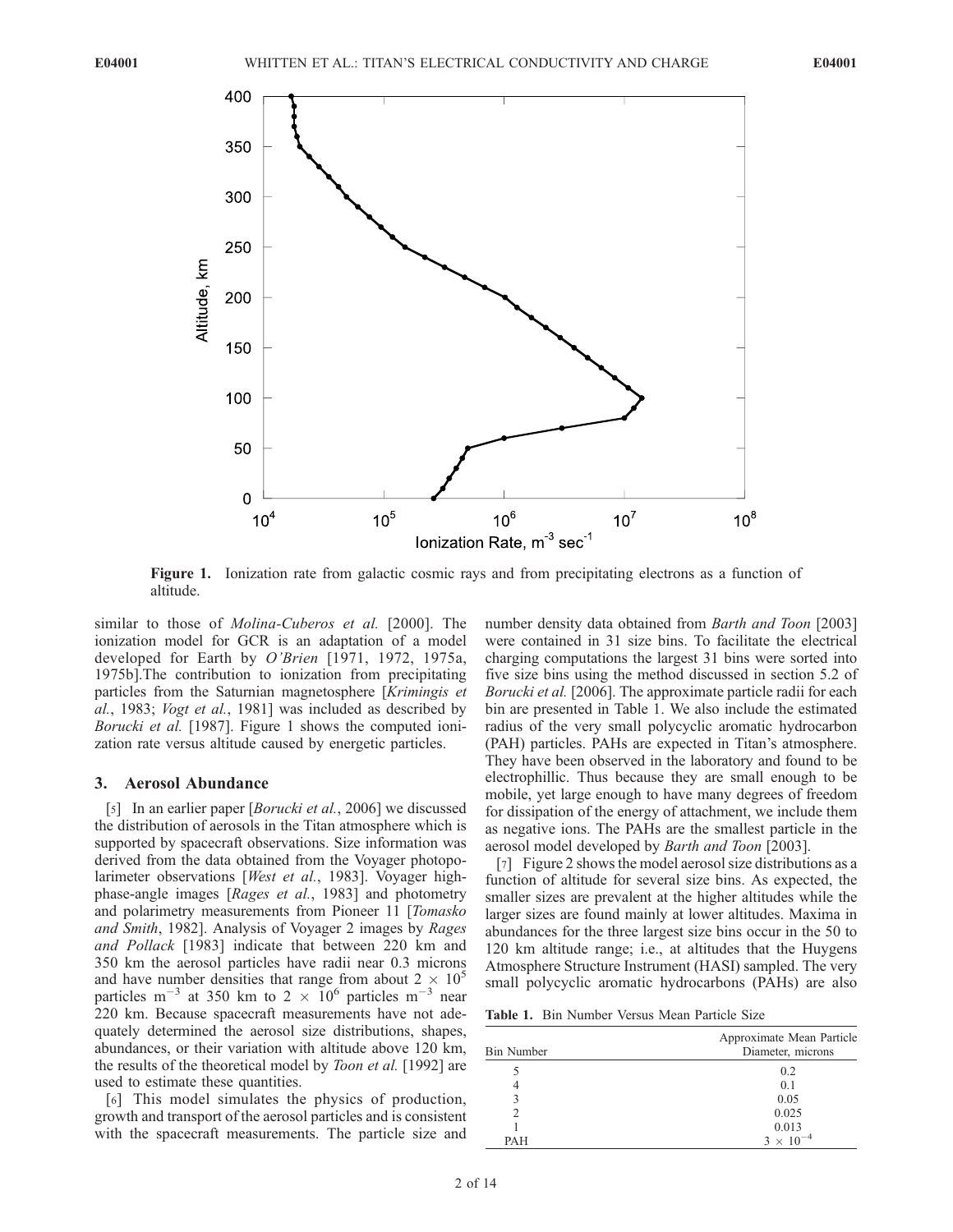

Figure 2. Aerosol and polycyclic aromatic hydrocarbons (PAH) Abundance.

plotted. As explained earlier, these particles can attach electrons and act like negative ions. The altitude distribution, which was also employed in *Borucki et al.* [2006], is subject to considerable uncertainty.

## 4. Time-Dependent Equations

[8] The nighttime time-dependent equations to be solved for the positive ion density,  $n_{+}$ , negative ion density,  $n_{-}$ , and total charge on the aerosol particles,  $z_a$ , are

$$
\frac{dn_+}{dt} = q - \alpha_{+ION}n_e n_+ - \alpha_{-ION}n_- n_+ - d_{ion}n_+ \tag{1}
$$

$$
\frac{dn_{-}}{dt} = \kappa n_{PAH} n_e - \alpha_{-ION} n_{+} n_{-} - d_{negion} n_{-}
$$
 (2)

$$
z_a = \sum_k N_k^a \sum_l l P_{l,k} \tag{3}
$$

[9] The electron density,  $n_e$ , is computed by requiring local charge neutrality so that

$$
n_e = z_a + n_+ - n_- \tag{4}
$$

[10] The electron density can also be computed from the equation

$$
\frac{dn_e}{dt} = q - \alpha_{+ION}n_{+}n_e - d_{ele}n_e - \kappa n_{PAH}n_e \tag{5}
$$

which we use to estimate the error in computed  $n_e$ .

[11] The other symbols in equations (1) through (4) have the following definitions:

q is the ionization rate due to galactic cosmic rays;

 $\alpha$ <sub>+ION</sub> is the electron-positive ion recombination coefficient;

 $\alpha_{-ION}$  is the positive ion-negative ion recombination coefficient;

 $\kappa$  is the attachment coefficient for electrons to PAHs;

 $N_k^a$  is the aerosol particle density for radii of index k;

 $n_{\text{pah}}$  is the polycyclic aromatic hydrocarbon (PAH) particle density;

 $d_{\text{ion}}$  is the attachment rate  $(s^{-1})$  for capture of positive ions by aerosol particles

$$
d_{ion} = \sum_{k} N_k^a \sum_{l} P_{l,k} \nu_{l,k}^+
$$
\n<sup>(6)</sup>

 $d_{ele}$  is the attachment rate  $(s^{-1})$  of electrons by aerosol particles

$$
d_{ele} = \sum_{k} N_k^a \sum_{l} P_{l,k} \nu_{l,k}^e \tag{7}
$$

 $d_{\text{negion}}$  is the attachment rate  $(s^{-1})$  of negative ions by aerosol particles

$$
d_{negion} = \sum_{k} N_k^a \sum_{l} P_{l,k} \nu_{l,k}^- \tag{8}
$$

 $\nu_{l,k}^e$  is the electron capture rate for an aerosol particle with charge 1 and radius specified by k;

 $\nu_{l,k}^+$  is the positive ion capture rate for an aerosol particle with charge l and radius specified by k;

 $\nu_{l,k}^-$  is the negative ion capture rate for an aerosol particle with charge l and radius specified by k; and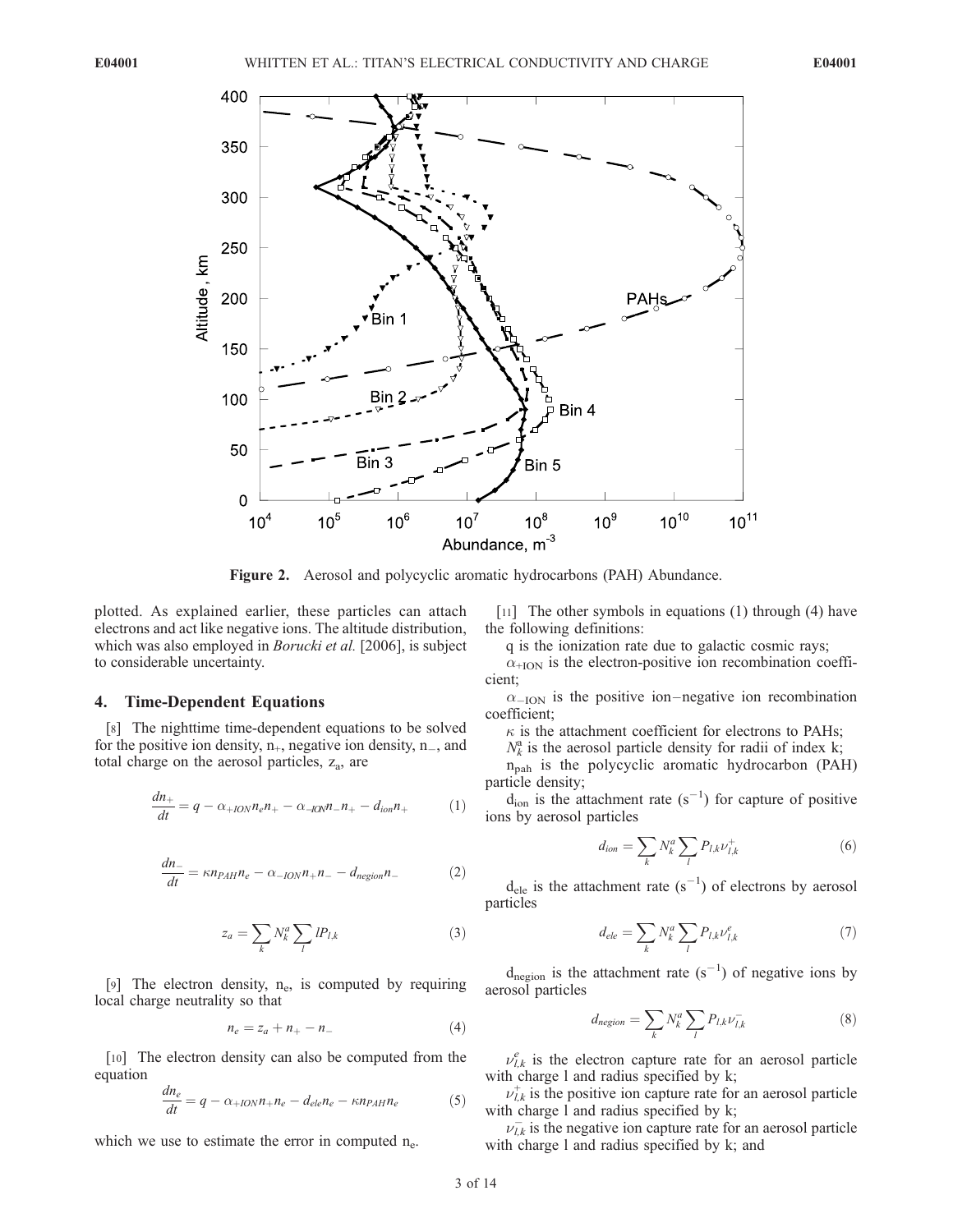$P_{l,k}$  is the probability of finding an aerosol particle of radius index k in charge state l.

[12] The foregoing equations are similar to those discussed by Borucki et al. [2006] except that photo emission required for daytime conditions is omitted. Although night fall occurs gradually, the positive charge due to photoelectric emission quickly decays after solar illumination is cut off. Thus we use a zero charge on all aerosols as an initial condition at the dusk terminator.

[13] The charge state of aerosol particles are functions of particle size and time. The time dependence occurs because the times required to reach charge equilibrium are of the same order of magnitude as the period of rotation. At altitudes below 60 km, relaxation times are even longer. Hence the calculation of a particle being in a particular charge state requires an appropriate algorithm to approximate time dependence. Parthasarathy [1976] derived a steady state recurrence relation to compute the build-up of electric charge on aerosol particles due to collision with electrons, negative ions, and positive ions.

$$
P_{l,k} \left[ \nu_{l,k}^e n_e + \nu_{l,k}^+ n_+ + \nu_{l,k}^- n_- \right] = P_{l+1,k} \nu_{l+1,k}^e n_e + P_{l+1,k} \nu_{l+1,k}^- n_- + P_{l-1,k} \nu_{l+1,k}^+ n_+ \tag{9}
$$

where l is the number of electron charges and k is the particle size index. This recurrence expression can be rearranged (with 1 replaced by  $l-1$  and negative ions included) to yield

$$
P_{l,k} = \left[ P_{l-1,k} \left( \nu_{l-1,k}^e n_e + \nu_{l-1,k}^+ n_{l+1,k} - \nu_{l-1,k}^- n_{l-1} \right) \right. \\ \left. - P_{l-2,k} \nu_{l-2,k}^+ n_{l+1} \right] / \left( \nu_{l,k}^e n_e + \nu_{l,k}^- n_{l-1} \right). \tag{10}
$$

[14] Solutions to equation (10) are obtained by setting the  $P_{l,k}$  for the lowest charge, e.g.,  $l = -15$ , to zero, and  $P_{l,k}$  for  $1 = -14$  to some very small positive value; then the recurrence relation is invoked to compute  $P_{l,k}$  for the entire charge range. The two lowest charge values are adjusted until  $P_{l,k}$  for the next higher l value is also very small. As with all probability distributions, the  $P_{l,k}$  must be appropriately normalized such that

$$
\sum_{l} P_{l,k} = 1 \tag{11}
$$

[15] Because of the change in charge with time, Parthasarathy's relation equation (9) must be modified to reflect time dependence of the charge probability  $P_{l,k}$  which can be expressed by the equation

$$
\frac{dP_{l,k}}{dt} = P_{l+1,k} \left( \nu_{l+1,k}^e n_e + \nu_{l+1,k}^- n_- \right) + P_{l-1,k} \nu_{l-1,k}^+ n_+ \n- P_{l,k} \left( \nu_{l,k}^e n_e + \nu_{l,k}^- n_- + \nu_{l,k}^+ n_+ \right) \n\tag{12}
$$

[16] The discretization of equation (12) yields

$$
\frac{dP_{l,k}}{dt} \to \left[ P_{l,k}^{i} - P_{l,k}^{i-1} \right] / \Delta t \tag{13}
$$

in which i represents the time step starting with 1. We found that while equation (13) is generally appropriate for computing time dependence of  $P_{l,k}$  it is not useful for obtaining initial conditions for the computations. Instead, we added a term

$$
P_{l-1,k}/\delta t \tag{14}
$$

to the term in equation (10)

$$
P_{l-1,k} \left[ \nu_{l-1,k}^e n_e + \nu_{l-1,k}^+ n_+ + \nu_{l-1,k}^- n_- \right] \tag{15}
$$

where  $\delta t$  refers to the time lapse since nightfall, i.e.,  $\delta t =$ i $\Delta t$ . The time dependence of the charge probability  $P_{l,k}$  for the first few time steps (we use 10, but it is not sensitive to the number) is now approximated by the expression

$$
P_{l,k} = \left[ P_{l-1,k} \left( \nu_{l-1,k}^e n_e + \nu_{l-1,k}^+ n_{l+1} + \nu_{l-1,k}^- n_{l-1} + 1/\delta t \right) \right. \\ \left. - P_{l-2,k} \nu_{l-2,k}^+ n_{l+1} \right] / \left( \nu_{l,k}^e n_e + \nu_{l,k}^- n_{l-} \right) \tag{16}
$$

We found that this approximation is essential to initially populate the charge states. After some algebraic rearrangement, a more rigorous time differencing (semi-implicit) expression is obtained:

$$
P_{l,k}^{j+1} = \Delta t \Big[ P_{l+1,k}^j \Big( \nu_{l+1,k}^e n_e + \nu_{l+1,k}^- n_+ \Big) + P_{l-1,k}^j \nu_{l-1,k}^+ n_+ \Big] / \Big[ 1 + \Delta t \Big( \nu_{l,k}^e n_e^j + \nu_{l,k}^- n_l^j + \nu_{l,k}^j \Big) \Big]
$$
 (17)

[17] We now have all of the equations needed to solve for  $n_{+}$ ,  $n_{e}$ , and  $z_{a}$ . We discretize equations (1) and (2) and employ an implicit method to time step using a time step  $\Delta t$ of 5 s in the diffusion range and one second in the effusion range. (We define the diffusion region as the altitude region in which transport of ions and electrons is governed by collisions with atmospheric molecules. Transport of ions and electrons in the diffusion region is governed by their thermal velocities because they are likely to reach an aerosol particle before colliding with an atmospheric molecule.) With these values, all estimated errors lie within acceptable limits.

$$
n_{+}^{i} = (q\Delta t + n_{+}^{i-1}) / \{1 + [\alpha_{+ION}(n_{+}^{i-1} + z_a - n_{-}^{i-1}) + \alpha_{-ION}n_{-}^{i-1} + d_{ion}^{i-1}\}\Delta t\}
$$
\n(18)

$$
n_{-}^{i} = \left[\kappa n_{PAH} \left(z_{a}^{i-1} + n_{+}^{i-1}\right) \Delta t + n_{-}^{i-1}\right] \\
/ \left[1 + \left(\alpha_{-ION} n_{+}^{i-1} + \kappa n_{PAH} + d_{negion}^{i-1}\right) \Delta t\right]
$$
\n(19)

where we have used the charge neutrality condition equation (4) to eliminate  $n_e$  from equations (9) and (10). The electron density is then computed using equation (4). For the values of  $\alpha_{\text{HON}}$ ,  $\alpha_{\text{ION}}$  and  $\Delta t$  used in our computations, the estimated error  $[(\alpha_{\text{HON}} \times n_e + \alpha_{\text{ION}} \times$  $n_{-} + d_{\text{ion}} \Delta t$ <sup>2</sup> is less than the order of 0.1 percent, a value that fully justifies the use of the implicit method. A discretized form of equation (5) is employed to obtain error estimates of the electron densities. This error is of the order of or less than one percent except in the altitude range in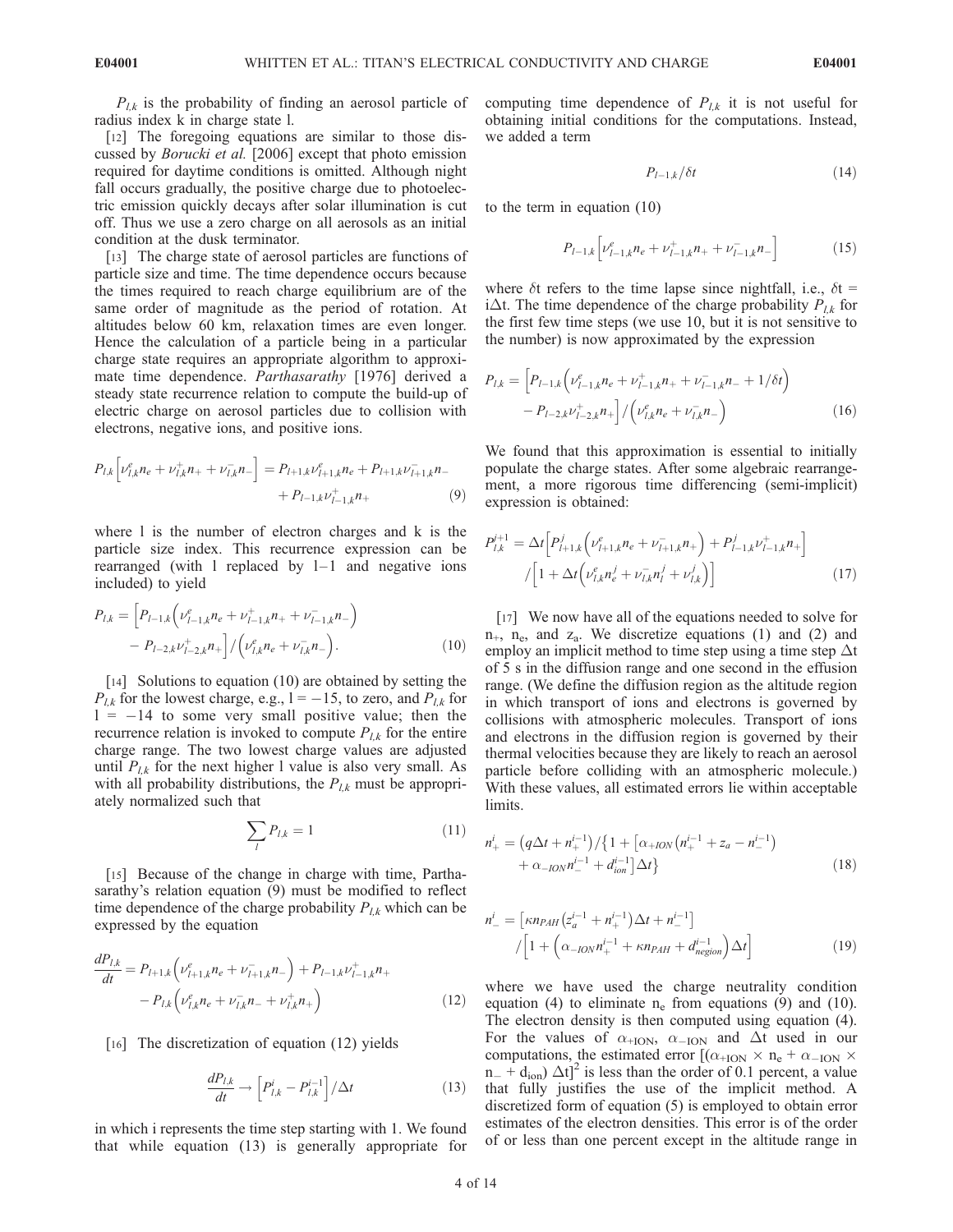Table 2. Estimated Mean Electron Attachment Times Versus Meridian Angle and Elapsed Time<sup>a</sup>

|                                                                     | Meridian 1               | Meridian 2                                                        | Meridian 3                  | Meridian 4                                    | Meridian 5                                       |
|---------------------------------------------------------------------|--------------------------|-------------------------------------------------------------------|-----------------------------|-----------------------------------------------|--------------------------------------------------|
| Meridian angle from dusk terminator, degrees<br>Time increment, sec | 0.6<br>$3.6 \times 10^3$ | 3.0<br>$1.8 \times 10^4$                                          | 14.4<br>$8.6 \times 10^{4}$ | 90 (antisolar meridian)<br>$5.18 \times 10^5$ | 180 (morning terminator)<br>$1.04 \times 10^{6}$ |
| Attachment time, sec                                                | $5 \times 10^3$          | Size Bin 5<br>$1.2 \times 10^4$ $1 \times 10^5$ $3.6 \times 10^5$ |                             |                                               | $5.0 \times 10^{5}$                              |
| Attachment time, sec                                                | $1 \times 10^4$          | Size Bin 4<br>$5 \times 10^4$ $1 \times 10^5$ $1 \times 10^5$     |                             |                                               | $1 \times 10^5$                                  |
| Attachment time, sec                                                | $1 \times 10^4$          | Size Bin 3<br>$1.4 \times 10^4$ $2 \times 10^4$                   |                             | $2 \times 10^4$                               | $2 \times 10^4$                                  |

<sup>a</sup> Elapsed time is given in seconds elapsed from nightfall terminator, 50 km altitude. Size bin 1: No aerosol particles in bin size 1 are present at 50 km altitude. Size bin 2: Only about 10 particles  $m^{-3}$  are present at 50 km altitude.

which negative ion densities are many orders of magnitude greater than those of electrons (where the maximum error for the estimated electron density is about 15 percent). The superscripts i and  $i - 1$  refer to the time steps. The values of  $\alpha_{+ION}$ ,  $\alpha_{-ION}$ , and  $\kappa$  as well as mobilities and diffusivities are presented in Appendix B. Recombination coefficient  $\alpha$ <sub>+ION</sub> includes three-body as well as dissociative recombination.

## 5. Results of Time-Dependent Calculations at the Antisolar Meridian

[18] Tables 2 and 3 compare the epochs (elapsed time from the terminator) and meridian angle from the nightfall terminator with the computed characteristic electron attachment times, t<sub>attach</sub> for the mean charges associated with each particle bin.

$$
t_{attach}=1.0/\left(\sum_l n_{l,k}^e P_{l,k}^i N_k^a\right)\hspace{1.5cm}(20)
$$

[19] Meridian angles and corresponding epochs from the terminator are provided in the top two rows of Tables 2 and 3. The estimated mean electron attachment times given by equation (20) are provided for each size bin in the subsequent rows. The attachment times increase with increasing nocturnal angles as measured from the terminator until equilibrium is attained, provided the elapsed time is sufficiently long. Such equilibrium occurs when neutralization of negatively charged haze particles by collision with positive ions equals the attachment rate of electrons. Because of Titan's rotation the duration of night is only about 10 hours; as a result equilibrium is not attained although it is approached. The purpose of the tables is to validate our time-dependent method for computing  $P_{lk}$  and thus the electrical charging of the haze particles.

[20] Tables 2 and 3 compare the epochs and meridian angle from the dusk terminator nightfall with the computed characteristic electron attachment times,  $t_{\text{attack}}$  for the mean charges associated with each particle bin.

[21] These values show that the attachment times depend on altitude, aerosol size, and the epoch. The reason for the dependence on epoch is best illustrated by Figures 3 and 4. These figures show the time history of the charge states for bin 5 aerosols as they become fully charged. Figure 3 shows that in the diffusion dominated region, the comparatively slow charging states (i.e., those with high charge values are not in steady state). In particular the fraction with high charge values is still increasing and removing charge from the less charged states. It is clear that steady state has not yet been attained even at the subsolar meridian. (As shown by Figure 10, to be discussed in section 6, the steady state peak charge lies between  $-7$  and  $-8$ .) On the other hand, Figure 4, which characterizes the effusion region, shows

Table 3. Estimated Mean Electron Attachment Times Versus Meridian Angle and Elapsed Time<sup>a</sup>

|                                                                     | Meridian 1                 | Meridian 2                                                              | Meridian 3                                          | Meridian 4                                      | Meridian 5                                       |
|---------------------------------------------------------------------|----------------------------|-------------------------------------------------------------------------|-----------------------------------------------------|-------------------------------------------------|--------------------------------------------------|
| Meridian angle from dusk terminator, degrees<br>Time increment, sec | 0.6<br>$3.6 \times 10^{3}$ | $3^{\circ}$<br>$1.8 \times 10^4$                                        | 14.4<br>$8.64 \times 10^{4}$                        | 90 (antisolar meridian)<br>$5.18 \times 10^{5}$ | 180 (morning terminator)<br>$1.04 \times 10^{6}$ |
|                                                                     | $9 \times 10^3$            | Size Bin 5                                                              | $1.8 \times 10^4$ $5 \times 10^4$ $5.5 \times 10^4$ |                                                 | $5.6 \times 10^{4}$                              |
| Attachment time, sec                                                |                            |                                                                         |                                                     |                                                 |                                                  |
|                                                                     |                            | Size Bin 4                                                              |                                                     |                                                 |                                                  |
| Attachment time, sec                                                |                            | $4.2 \times 10^3$ $2.5 \times 10^4$ $4.8 \times 10^4$ $4.9 \times 10^4$ |                                                     |                                                 | $5 \times 10^4$                                  |
|                                                                     |                            | Size Bin 3                                                              |                                                     |                                                 |                                                  |
| Attachment time, sec                                                | $7 \times 10^3$            | $1.2 \times 10^4$ $1.5 \times 10^4$ $1.6 \times 10^4$                   |                                                     |                                                 | $1.6 \times 10^{4}$                              |
|                                                                     |                            | Size Bin 2                                                              |                                                     |                                                 |                                                  |
| Attachment time, sec                                                | $7 \times 10^3$            | Size Bin 2<br>8 $\times$ 10 <sup>3</sup> 6 $\times$ 10 <sup>4</sup>     |                                                     | $1 \times 10^5$                                 | $1 \times 10^5$                                  |
|                                                                     |                            | Size Bin 1                                                              |                                                     |                                                 |                                                  |
| Attachment time, sec                                                | $1 \times 10^2$            | $1 \times 10^2$ $1 \times 10^2$                                         |                                                     | $1 \times 10^2$                                 | $1 \times 10^2$                                  |

<sup>a</sup> Time is given in seconds elapsed from nightfall terminator, 150 km altitude.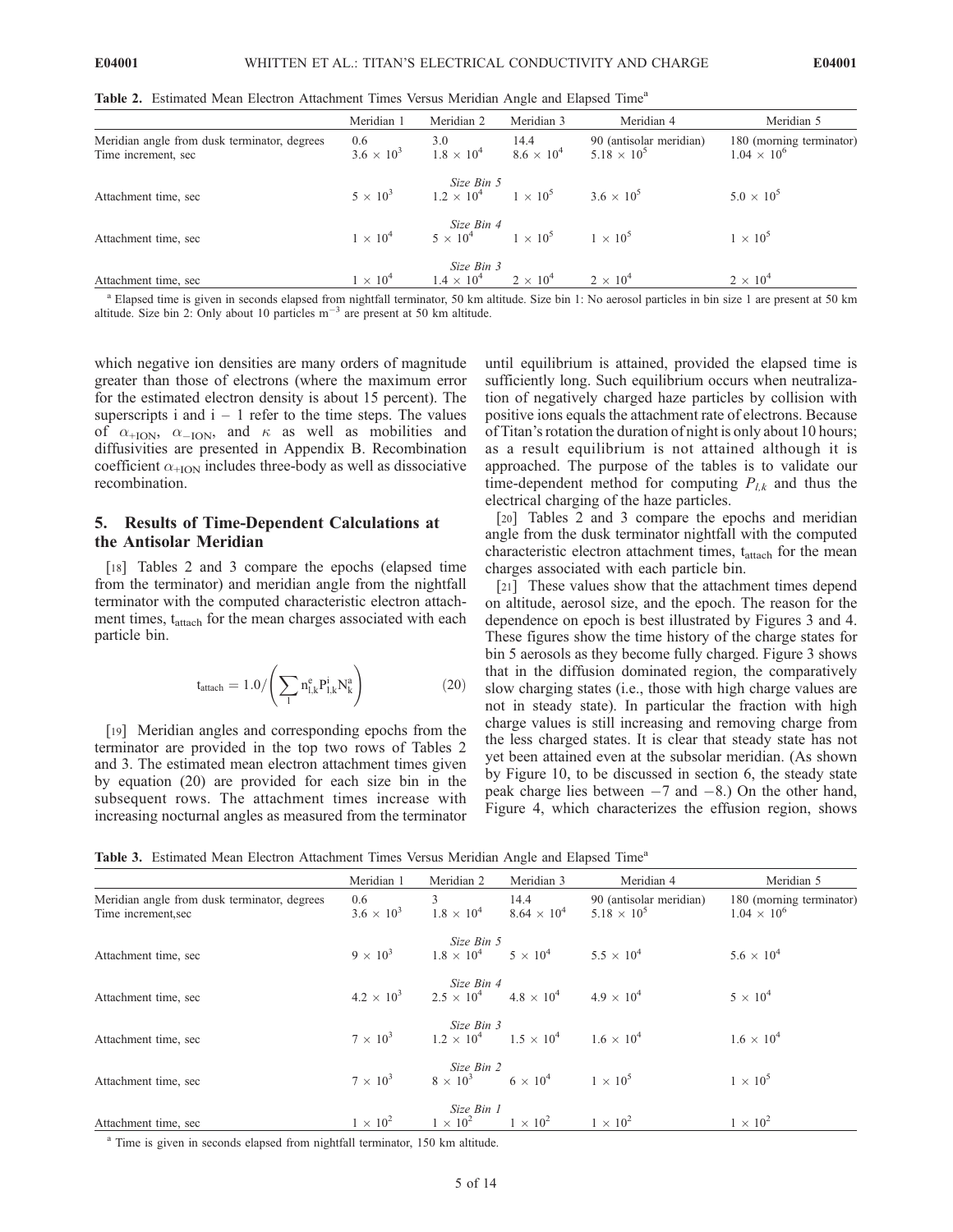

Figure 3. Time evolution of probability of charge on aerosol particles at 50 km altitude, size bin 5.



Figure 4. Time evolution of probability of charge on aerosol particles at 150 km altitude, size bin 5.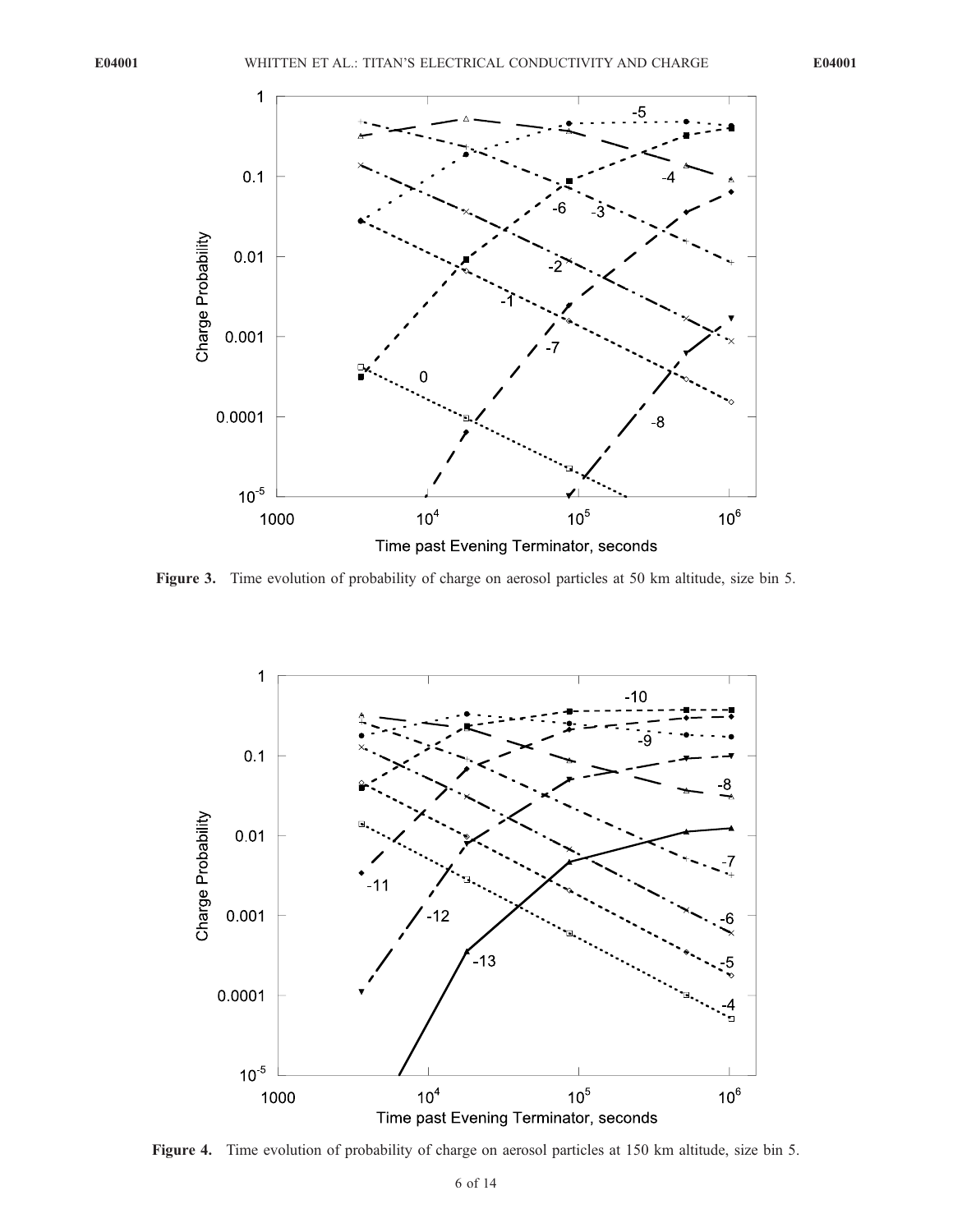

Figure 5. Computed electron, positive ion, and negative ion number densities near the antisolar meridian.



Figure 6. Electron, positive ion, and negative ion number densities at steady state.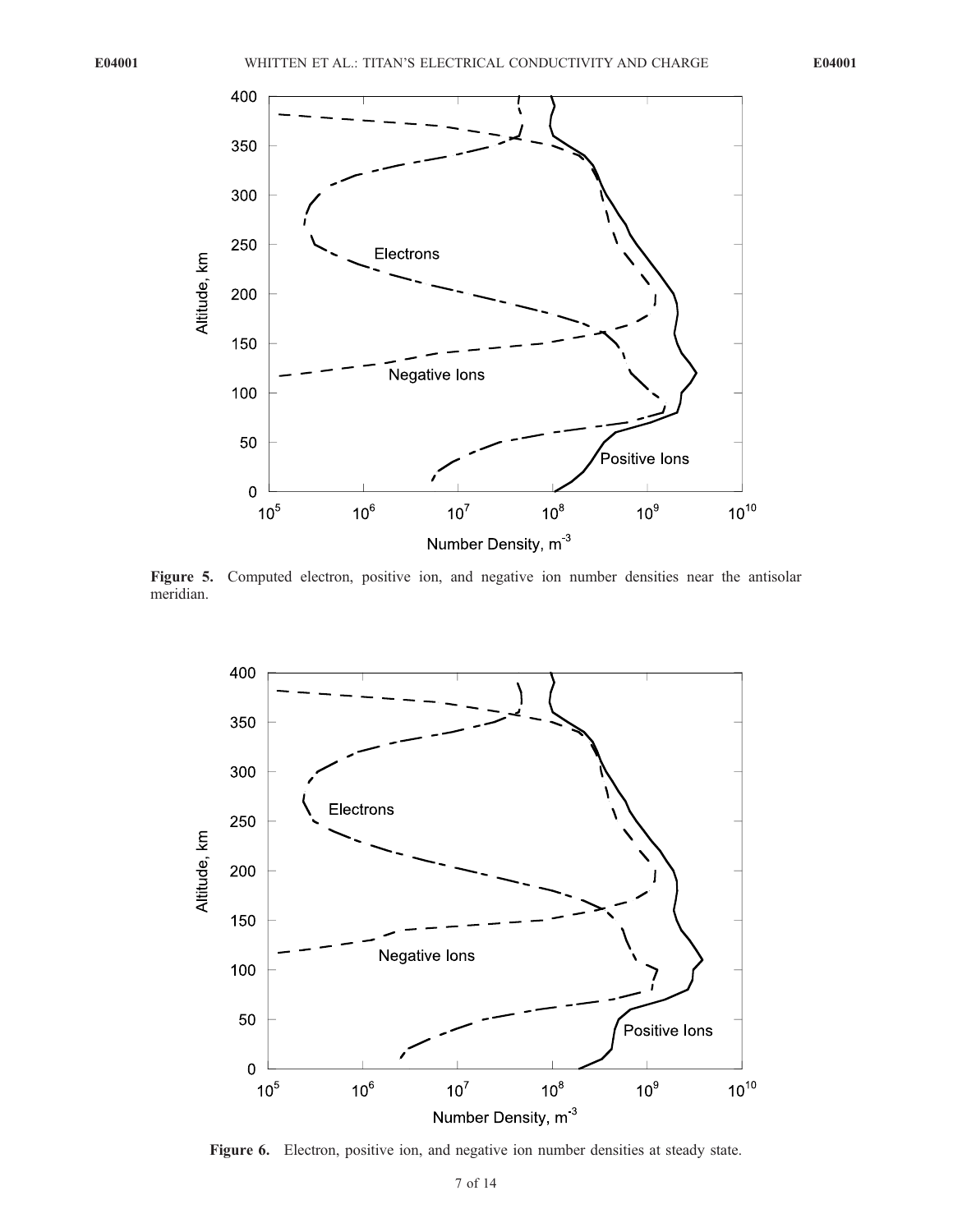

Figure 7. Nighttime charge distributions for various particle bin sizes at 50 km altitude near the antisolar meridian.



Figure 8. Nighttime charge distributions for various particle bin sizes at 150 km altitude near the antisolar meridian.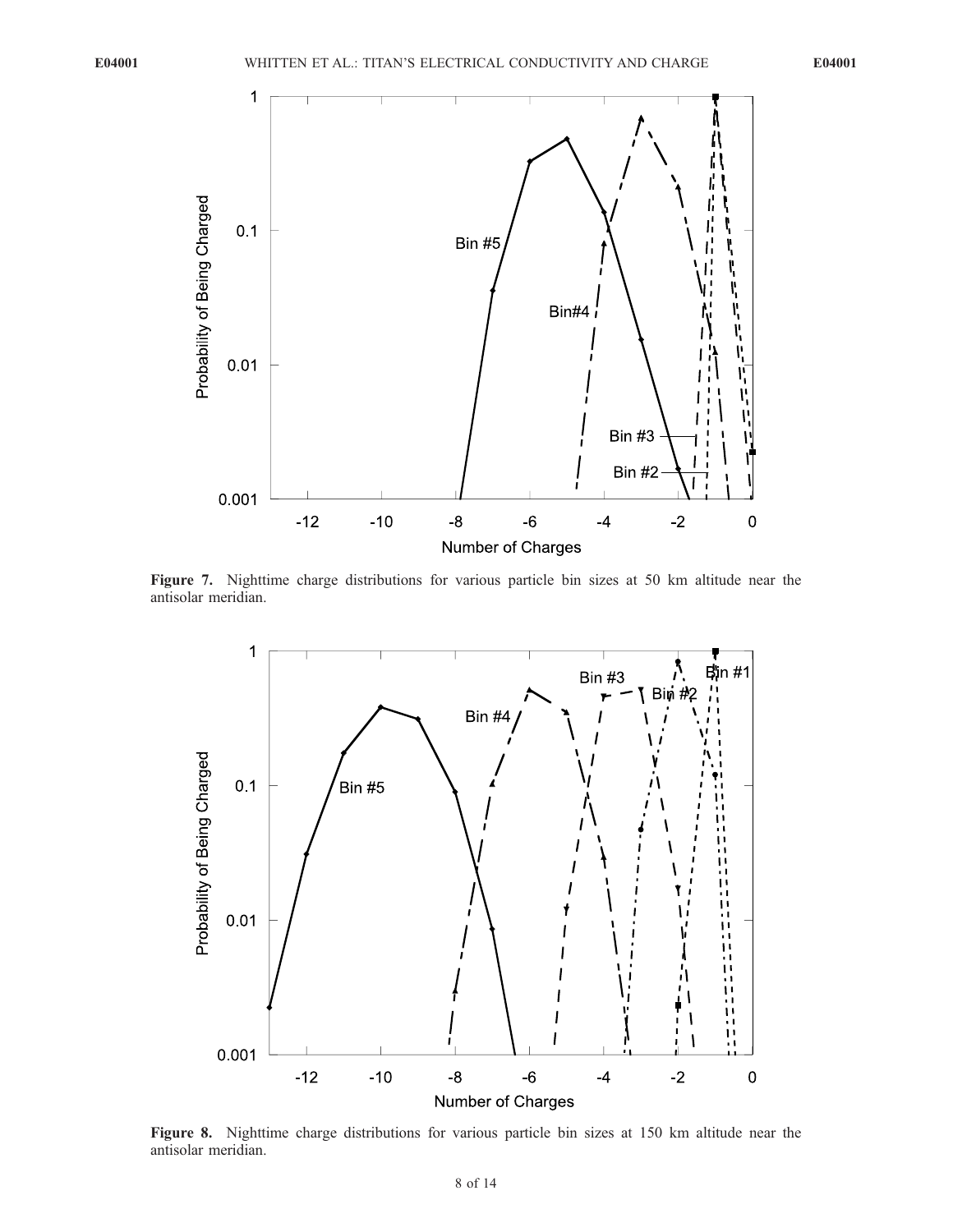

Figure 9. Nighttime charge distributions for various particle bin sizes at 250 km altitude near the antisolar meridian.

that steady state is almost attained by the time the antisolar meridian is reached.

[22] The computed values for the electron, positive ion and negative ion densities near the antisolar meridian  $({\sim}5 \times 10^5$  seconds <sup>s</sup> after nightfall) are shown in Figure 5 while Figure 6 illustrates the computed densities at steady state. It is clear from these figures that the system is very close to steady state at altitudes of 150 and higher but is not quite as close at lower altitudes (the diffusion region).

[23] The outstanding feature in these density profiles is the large ''bite-out'' in electron density which occurs at altitudes between 170 and 350 km as a result of attachment of electrons to PAHs to form negative ions. We call these particles ''negative ions'' because their masses and mobilities are comparable to the masses of the positive ions. The densities of positive ions and electrons are quite similar above 350 km altitude because there are few aerosol particles at those altitudes to attach electrons. At low altitudes, the positive ion and electron densities decrease rapidly with decreasing altitude because of three-body ion-electron recombination which is proportional to atmospheric density. It should be noted that the positive ion number density in the region 160 to 220 km increases slightly with altitude. The reason for this increase is that the positive ion – negative ion recombination coefficient is an order of magnitude larger than the dissociative recombination coefficient (see Table B2 in Appendix B). Ordinarily the ion-ion recombination coefficient is smaller than the ion-electron recombination coefficient; however, the large size of the PAHs leads to a larger ion-ion recombination coefficient. Since recombination with negative ions is the dominant loss

mechanism for positive ions in the range 160 to 360 km, the loss rate is decreased and the positive ion density is larger than it would be if electrons were the dominant negative particles.

[24] Figures  $7-9$  show the distributions of charge on the aerosol particles at altitudes of 50, 150 and 250 km at the antisolar meridian. These altitudes were chosen for presentation because, with respect to charged particle transport properties, 50 km is in the diffusion range, 150 km is within the effusion range with very few negative ions present, while 250 km lies within the effusion range with near maximum abundance of negative ions. Although these graphs are plotted as continuous curves for clarity, only integral charge values are possible. The bin numbers refer to mean particle size as indicated in Table 1.

[25] The charge distributions for 50 km do not include bin 1 because no aerosol particles of that size are present below about 80 km. The abundance of particles in bin 2 is much less then  $10^4 \text{ m}^{-3}$  (see Figure 2). Since 50 km altitude lies within the diffusion range, diffusing electrons collide with the more abundant large particles much more frequently than the smaller particles in bin 2. Thus the larger particles accumulate the available electrons at the expense of the smaller ones. The corresponding reduced electron density at 250 km leads to reduced peak aerosol particle charges as shown in Figure 9.

[26] The formation of negative ions by attachment of electrons to very small (of the order of  $3 \times 10^{-4}$  microns) which we call "embryos" was investigated by Bakes and Tielens [1994, 1998] in the context of the interstellar medium. Later, Bakes et al. [2002] applied the results to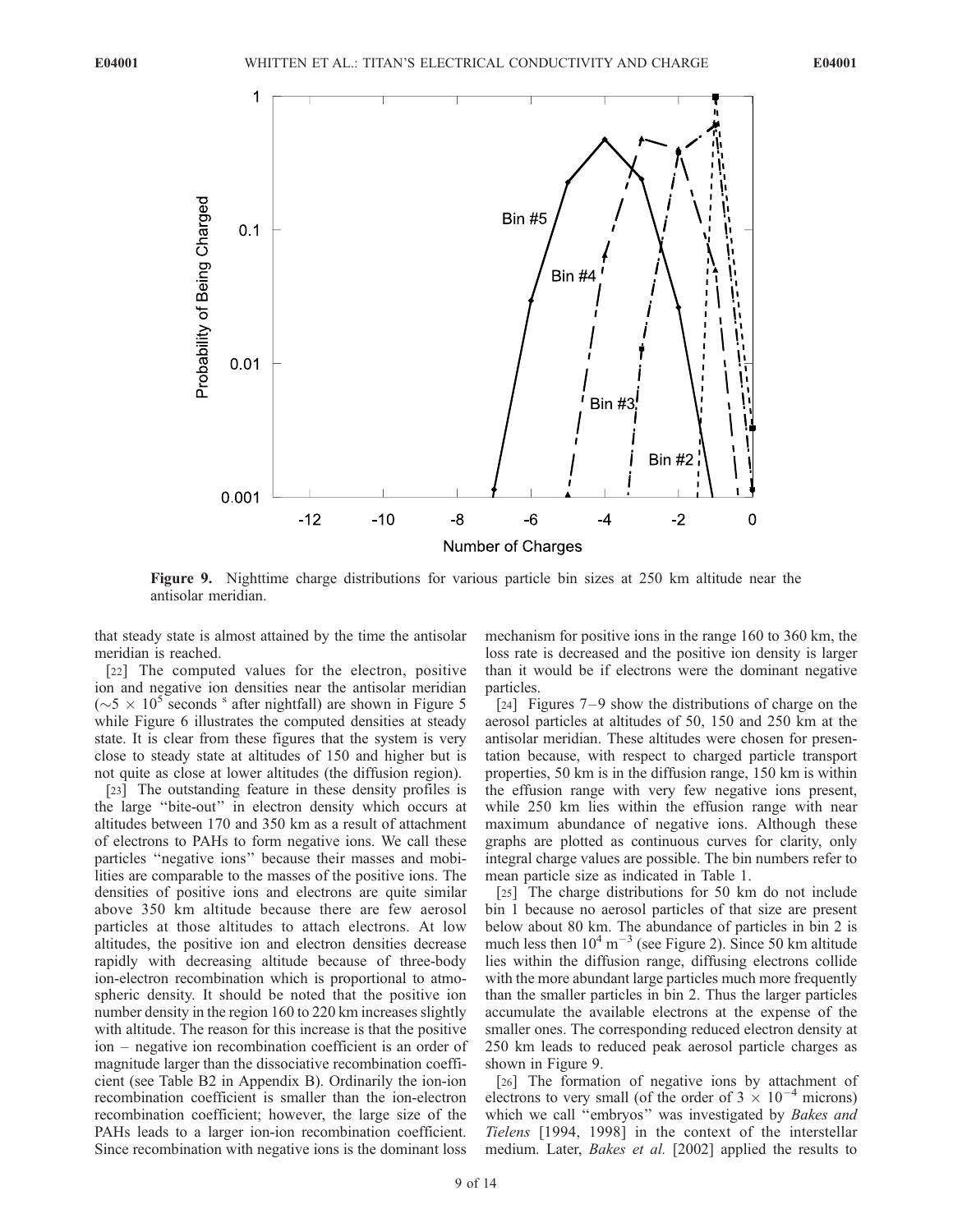

Figure 10. Nighttime charge distributions for various particle bin sizes at 50 km altitude at steady state.

the Titan haze while Borucki et al. [2006] employed selfconsistent computations for the dayside of Titan. The latter found that negative ions are not likely to be important on the dayside if photoelectron emission is significant. The present work extends the earlier work in that we have used a timedependent self-consistent approach discussed previously.

[27] Note that the maximum charges at 250 km altitude are substantially smaller than at 150 km despite both altitudes lying within the effusion range. The smaller maxima at 250 km occur because the electron densities are much smaller than at 150 km as a result of transfer of negative charge to the PAHs to form negative ions. The charge distributions for bin 1 (not shown because it coincides with that for bin 2) and bin 2 peak at  $-1$  charge and are partially hidden by the distribution curves for other size bins. The mobility of the negative ions and thus the rate of attachment to aerosol particles is not large enough to produce the large negative charges aerosol particles that would occur if PAHs were not present. The somewhat similar appearance of the charge distributions at 50 km and 250 km is coincidental.

## 6. Comparison With Steady-State Calculations

[28] The reason for using the time-dependent approach to estimate the steady state values is that at altitudes where negative ions are abundant, estimated errors in the electron and ion densities are unacceptably large at some altitudes when the steady state method is used. As we have seen, carrying out the computations to 12 days ( $\sim$ 10<sup>6</sup> s) simulates steady state conditions very well and the excessive error problem is avoided. The increase in positive ion density

with increasing altitude in the range 160 to 220 km was explained in the discussion of Figure 6.

[29] To directly solve for the steady state conditions below 160 km, we employed the mathematical routine described in some detail in Borucki et al. [2006]. In brief, this routine, used to solve the coupled set of equations (1) to (4) and (9), is based on a multidimensional minimization of a function of the dependent variables, i.e., positive ion density, electron density, total charge on the aerosol particles; and the density of the negative ions (if present). The downhill simplex method of Nelder and Mead [1965] requires only the value of the function to be minimized and not the derivative of the function.

[30] At higher altitudes we used the computations for  $2.5 \times 10^6$  seconds <sup>s</sup> (30 Earth days) as the steady state result. In the ''overlap region (100 to 150 km) the results for the two methods were within about 5 percent of each other.''

[31] The steady state electron and ion densities as well as the aerosol charges apply to both the dayside and nightside if photoemission of electrons on the dayside is absent. Such would certainly be the case if the photoemission threshold exceeds the methane cut-off ( $\sim 8.7$  eV). Some of our calculations indicate that a photoelectron emission threshold as small as  $\sim$ 7 eV would render photoemission of minor importance. If the ionization potential of the aerosol particles exceeds the absorption energy cut-off for methane, ionizing solar UV radiation is absorbed in the atmosphere before it can ionize the aerosol particles and nighttime conditions apply. First results from Fulchignoni et al. [2005] show surprisingly small conductivities. If this result stands up, it implies that photoionization cannot be important in the Titan atmosphere.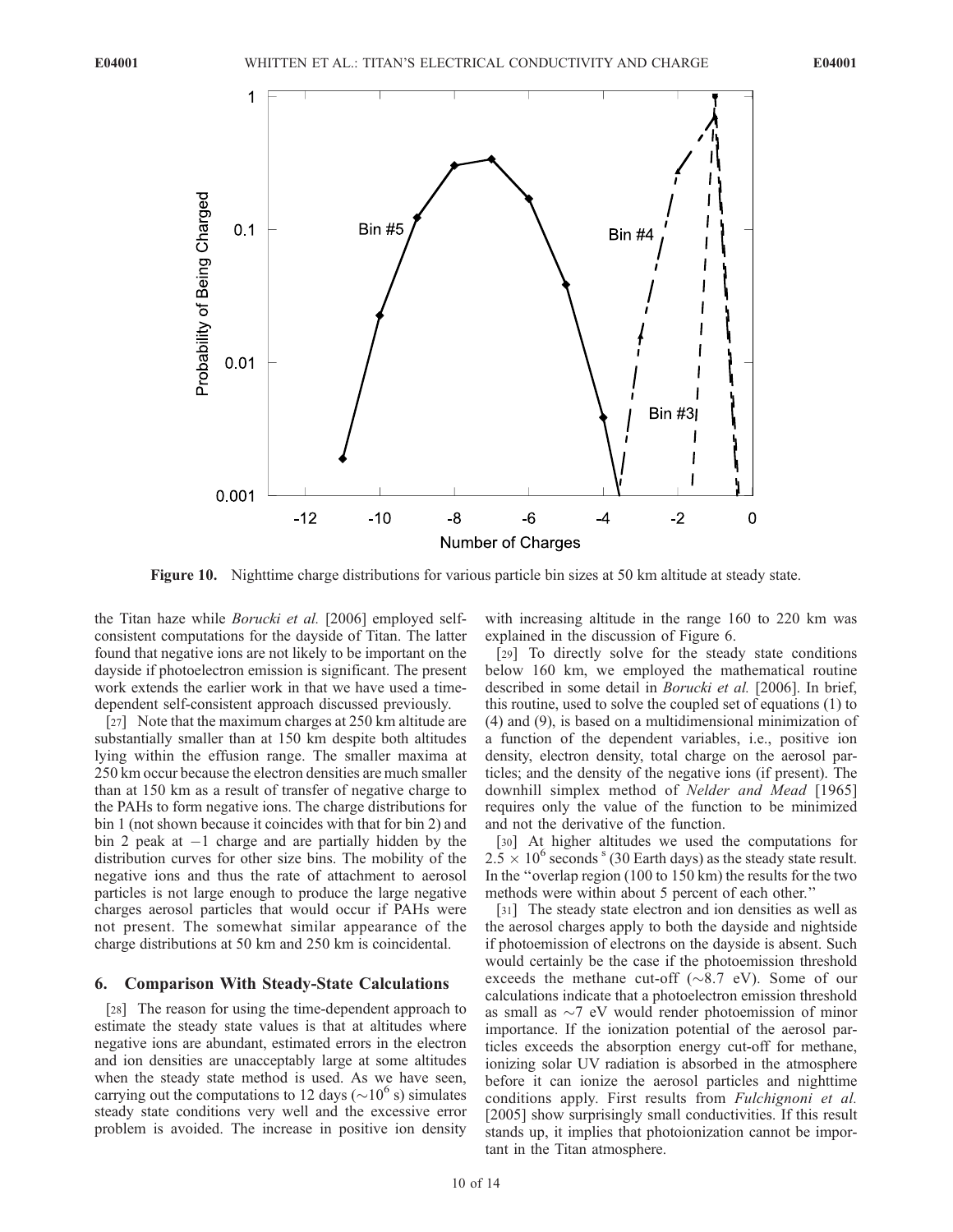

Figure 11. Nighttime ion and electron conductivities near the antisolar meridian.



Figure 12. Nighttime ion and electron conductivities at steady state.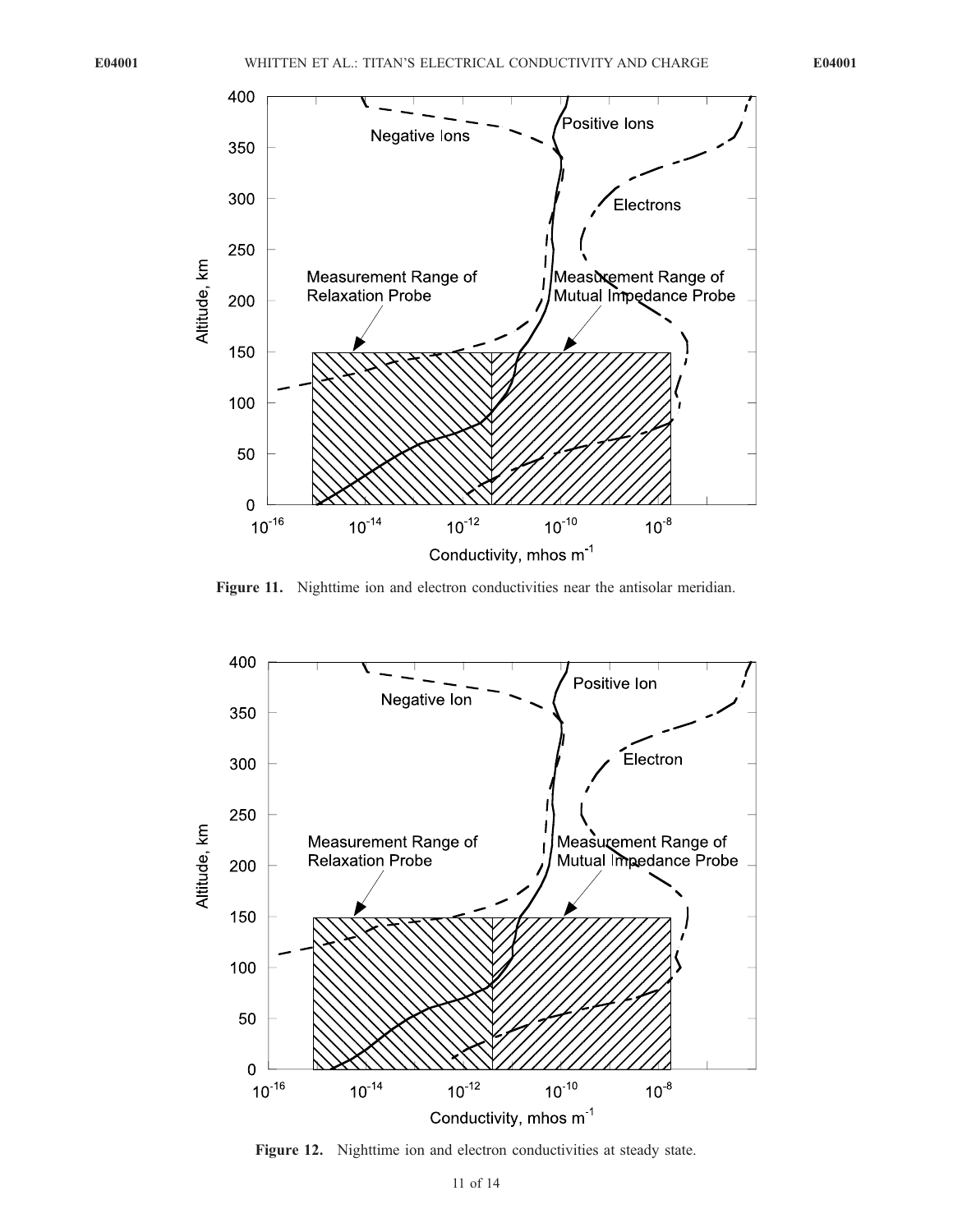[32] The electron, positive ion and negative ion densities at steady state were shown in Figure 6. The ion and electron densities are quite close for the steady state and timedependent cases, indicating that the ion and electron densities are close to equilibrium at the antisolar meridian for altitudes in the effusion region.

[33] The charge distributions on the aerosol particles at altitudes of 150 and 250 km are very close to those illustrated in Figures 8 and 9. However, at 50 km (in the diffusion range), the charge distribution on the largest particles (bin 5) broadens as shown in Figure 10. As the aerosol charge evolves, the largest particles accumulate more of the charge at the expense of charge on the smaller particles (bins 2 to 4), a result that is not surprising given the low abundance of the smaller particles at low altitudes (cf. Figure 2). The decreased electron density at low altitudes is also accounted for by the increased charge on the larger (bin 5) particles.

## 7. Electron and Ion Conductivities

[34] The electron and ion conductivities together with the measurement capabilities of the mutual impedance and relaxation probes on the Huygens Atmospheric Structure Instrument (HASI) are shown in Figure 11 for the antisolar meridian and Figure 12 for steady state. (HASI instrument parameters are taken from Fulchignoni et al. [2005].) Because the Huygens Probe entered the atmosphere on the dayside, these conductivity values would agree with those measurements only if the ionization potential of the aerosol were so high (>8.7 eV) that photoemission did not occur. The measurement of electrical conductivity by the Huygens Probe instrumentation, which would probably be employed by future atmospheric probes, is described as follows:

[35] 1. The mutual impedance instrument uses two transmitter electrodes to apply a known alternating current (45 to 5780 Hz) to the atmospheric medium. It then measures the amplitude and phase shift with two receiver electrodes. The electrical conductivity is extracted by means of Fourier transform analysis. This instrument is sensitive to high values of the conductivity; i.e., to the electron conductivity in this situation.

[36] 2. The relaxation probe sensors mounted on booms measure ion conductivity by measuring the electric charge relaxation time constant of the atmospheric medium. The charge on the electrodes is then allowed to dissipate as a result of the electric conductivity of the atmosphere, with the time constant measured by a DC electrometer amplifier. This measurement provides a measure of the positive ion conductivity as well as the combined conductivity of the negative ion and electrons.

[37] 3. First results from The HASI PWA conductivity measurements [Fulchignoni et al., 2005] showed a maximum at 60 km altitude with marked decreases above and below that altitude. If these results are confirmed, they imply that photoionization is not important source of electrons in the Titan atmosphere.

#### 8. Summary and Conclusions

[38] The results obtained for nighttime conditions are summarized as follows:

[39] 1. A time-dependent model of the charging of aerosol particles employing a modification of Parthasarathy's recurrence has been used to compute the aerosol charging on the nightside at altitudes below 150 km. The relatively long ion and electron attachment times at low altitudes requires the inclusion of time dependence for small angles measured from the evening terminator. At the antisolar meridian, electron and ion densities are very close to steady state in the effusion region but not in the diffusion region.

[40] 2. Electron densities are predicted to be much smaller on the nightside than on the dayside since GCR are the only source of ionization. They are similar if photoionization does not occur because the photoemission threshold is too large  $(>7$  eV).

[41] 3. Aerosols are charged negatively on the nightside in contrast to the dayside where photoemission causes them to be positively charged [Borucki et al., 2006].

[42] 4. Positive ion densities are somewhat greater at night than on the dayside; This effect results from the much smaller loss rate for the ions since their principal loss mechanism is recombination with electrons and the electron densities are much smaller on the nightside.

[43] 5. Given the distribution and characteristics of PAHs assumed in this paper, a very large reduction in the electron densities between 150 and 350 km is predicted.

[44] 6. Predicted conductivities appear to be within the measurement range of the relaxation and mutual impedance probes. Quantitative comparisons await publication of numerical results from the probes.

[45] 7. Although we have not included the influence on haze particle coagulation of the electrical charging of the particles, we recognize that this effect is likely to be an important mechanism for such processes. It should be included in future studies of haze particle coagulation.

## Appendix A

[46] The model atmosphere used in the studies reported here is provided in Table A1. It is taken from *Yelle et al.* [1996].

Table A1. Model Atmosphere

| Altitude,<br>km | Pressure,<br>bar | Temperature,<br>K | Mass Density,<br>$kg \, \text{m}^{-3}$ | $\{N2 + CH4\}$<br>$\mathrm{m}^{-3}$ |
|-----------------|------------------|-------------------|----------------------------------------|-------------------------------------|
| $\theta$        | $1.46E + 00$     | 93.28             | 5.44                                   | $1.16 \times 10^{26}$               |
| 20              | $4.84E - 01$     | 76.43             | 2.16                                   | $4.68 \times 10^{25}$               |
| 40              | 1.41E-01         | 70.66             | 0.673                                  | $1.46 \times 10^{25}$               |
| 60              | 4.19E-02         | 76.87             | 0.183                                  | $3.96 \times 10^{24}$               |
| 80              | 1.77E-02         | 123.61            | 4.79E-01                               | $1.40 \times 10^{24}$               |
| 100             | 9.43E-03         | 142.06            | 2.22E-01                               | $4.80 \times 10^{23}$               |
| 120             | 5.35E-03         | 151.00            | 1.18E-01                               | $2.56 \times 10^{23}$               |
| 140             | 3.15E-03         | 158.55            | 6.65E-01                               | $1.44 \times 10^{23}$               |
| 160             | 1.91E-03         | 163.77            | 3.90E-01                               | $8.43 \times 10^{22}$               |
| 180             | 1.18E-03         | 167.30            | 2.36E-01                               | $5.10 \times 10^{22}$               |
| 200             | 7.42E-04         | 170.48            | 1.46E-01                               | $3.11 \times 10^{22}$               |
| 220             | 4.73E-04         | 172.58            | 9.13E-02                               | $2.88 \times 10^{22}$               |
| 240             | 3.05E-04         | 175.42            | 5.82E-02                               | $1.24 \times 10^{22}$               |
| 260             | 1.99E-04         | 177.02            | 3.76E-02                               | $1.03 \times 10^{22}$               |
| 280             | 1.31E-04         | 177.97            | 2.46E-02                               | $6.74 \times 10^{21}$               |
| 300             | 8.70E-05         | 178.19            | 1.63E-02                               | $3.58 \times 10^{21}$               |
| 320             | 5.80E-05         | 177.63            | 1.09E-02                               | $2.39 \times 10^{21}$               |
| 340             | 3.88E-05         | 176.21            | 7.36E-03                               | $1.61 \times 10^{21}$               |
| 360             | 2.60E-05         | 173.85            | 5.00E-03                               | $1.10 \times 10^{21}$               |
| 380             | 1.74E-05         | 170.60            | 3.41E-03                               | $7.48 \times 10^{20}$               |
| 400             | 1.16E-05         | 166.61            | 2.33E-03                               | $5.11 \times 10^{20}$               |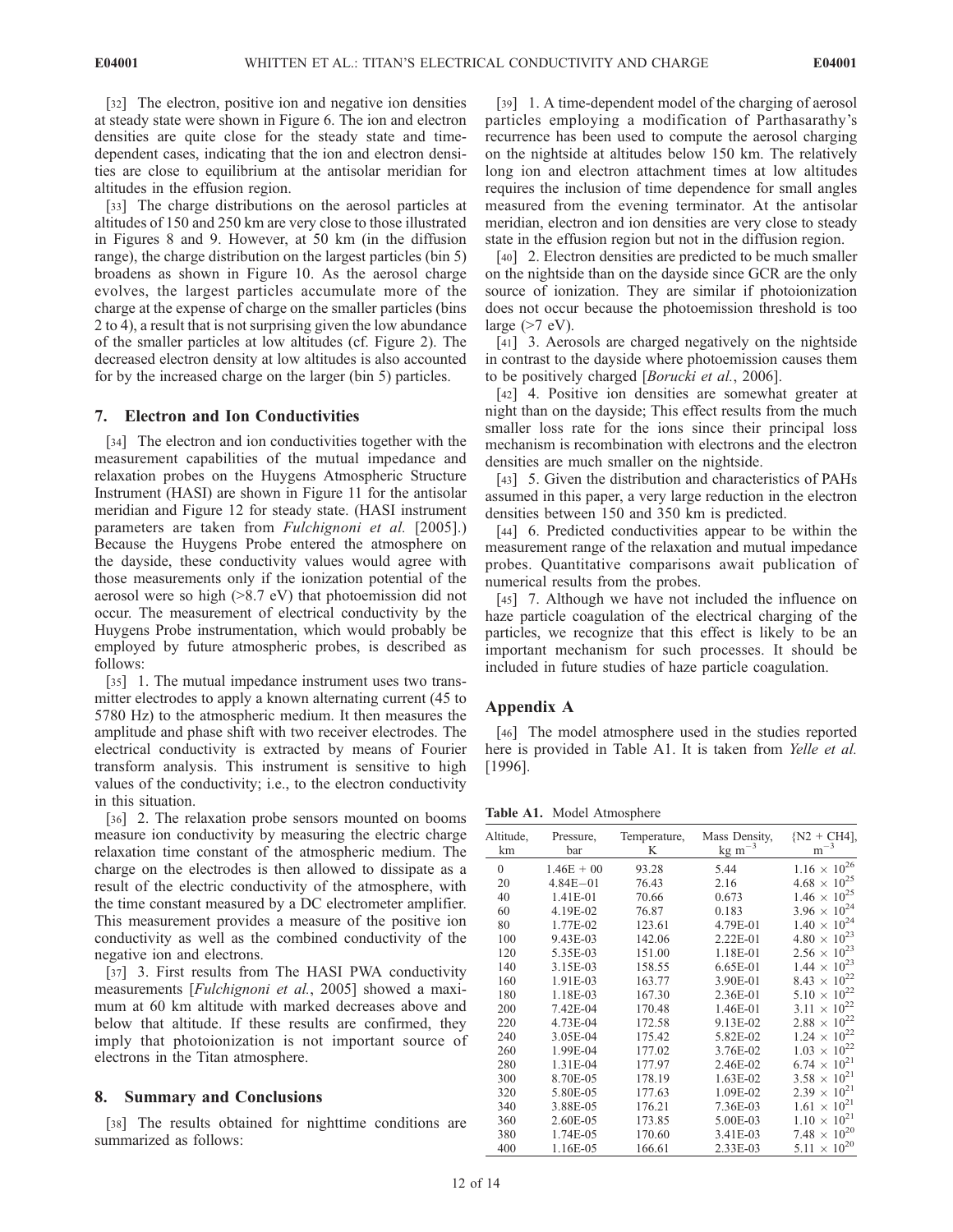| Altitude,<br>km | Positive Ion<br>Mobility,<br>$m^2/v/s$ | Electron<br>Mobility,<br>$m^2/v/s$ | Negative Ion<br>Mobility,<br>$m^2/v/s^a$ | Positive Ion<br>Diffusivity,<br>$m^2/s$ | Electron<br>Diffusivity,<br>$m^2/s$ | Negative Ion<br>Diffusivity,<br>$m^2/s^a$ |
|-----------------|----------------------------------------|------------------------------------|------------------------------------------|-----------------------------------------|-------------------------------------|-------------------------------------------|
| $\theta$        | 6.180e-5                               | 8.300e-1                           |                                          | 4.970e-7                                | 6.670e-3                            |                                           |
| 10              | 9.440e-5                               | $1.410e + 0$                       |                                          | 6.760e-7                                | $1.010e-2$                          |                                           |
| 20              | 1.560e-4                               | $2.520e + 0$                       |                                          | 1.030e-6                                | 1.660e-2                            |                                           |
| 30              | 2.730e-4                               | $4.650e + 0$                       |                                          | 1.700e-6                                | 2.900e-2                            |                                           |
| 40              | 4.990e-4                               | $8.690e + 0$                       |                                          | $3.040e-6$                              | 5.300e-2                            |                                           |
| 50              | 9.380e-4                               | $1.620e + 1$                       |                                          | 5.770e-6                                | 9.960e-2                            |                                           |
| 60              | 1.840e-3                               | $2.950e + 1$                       |                                          | 1.220e-5                                | 1.960e-1                            |                                           |
| 70              | $4.060e-3$                             | $4.930e + 1$                       |                                          | 3.640e-5                                | $4.420e-1$                          |                                           |
| 80              | $7.010e-3$                             | $7.250e + 1$                       |                                          | 7.480e-5                                | 7.730e-1                            |                                           |
| 90              | 0.011                                  | $1.010e + 2$                       |                                          | 1.230e-4                                | $1.180e + 0$                        |                                           |
| 100             | 0.015                                  | $1.380e + 2$                       | 8.220e-3                                 | 1.850e-4                                | $1.690e + 0$                        | 1.010e-4                                  |
| 110             | 0.017                                  | $1.850e + 2$                       | 0.019                                    | 2.110e-4                                | $2.340e + 0$                        | 2.370e-4                                  |
| 120             | 0.019                                  | $2.450e + 2$                       | 0.018                                    | 2.500e-4                                | $3.180e + 0$                        | 2.340e-4                                  |
| 130             | 0.026                                  | $3.190e + 2$                       | 0.028                                    | 3.490e-4                                | $4.310e + 0$                        | 3.790e-4                                  |
| 140             | 0.034                                  | $4.150e + 2$                       | 0.034                                    | 4.660e-4                                | $5.670e + 0$                        | 4.690e-4                                  |
| 150             | 0.045                                  | $5.350e + 2$                       | 0.047                                    | $6.260e-4$                              | $7.470e + 0$                        | 6.520e-4                                  |
| 160             | 0.070                                  | $6.860e + 2$                       | 0.066                                    | 9.930e-4                                | $9.700e + 0$                        | 9.310e-4                                  |
| 170             | 0.090                                  | $8.750e + 2$                       | 0.081                                    | 1.290e-3                                | $1.250e + 1$                        | 1.150e-3                                  |
| 180             | 0.116                                  | $1.110e + 3$                       | 0.107                                    | 1.680e-3                                | $1.600e + 1$                        | 1.540e-3                                  |
| 190             | 0.148                                  | $1.410e + 3$                       | 0.134                                    | 2.160e-3                                | $2.050e + 1$                        | 1.950e-3                                  |
| 200             | 0.188                                  | $1.770e + 3$                       | 0.171                                    | 2.760e-3                                | $2.600e + 1$                        | 2.520e-3                                  |
| 210             | 0.238                                  | $2.230e + 3$                       | 0.216                                    | 3.530e-3                                | $3.300e + 1$                        | 3.210e-3                                  |
| 220             | 0.300                                  | $2.780e + 3$                       | 0.273                                    | 4.480e-3                                | $4.160e + 1$                        | 4.080e-3                                  |

Table B1. Calculated Values of the Mobilities and Diffusivities of the Ion Clusters and Electrons

<sup>a</sup>The abundance of negative ions is negligible below 100 km.

Table B2. Values of the Recombination and Attachment Coefficients

| Coefficient              | Value                                                                        |  |  |
|--------------------------|------------------------------------------------------------------------------|--|--|
| $\alpha_{Dissoc}$        | $4 \times 10^{-12}$ m <sup>3</sup> s <sup>-1</sup>                           |  |  |
| $\alpha_{3body}$         | $2 \times 10^{-37} (300/T)$ [N <sub>2</sub> ] m <sup>3</sup> s <sup>-1</sup> |  |  |
| $\alpha$ <sub>-ION</sub> | $4 \times 10^{-13}$ m <sup>3</sup> s <sup>-1</sup>                           |  |  |
| $\kappa$                 | $6 \times 10^{-12}$ m <sup>3</sup> s <sup>-1</sup>                           |  |  |